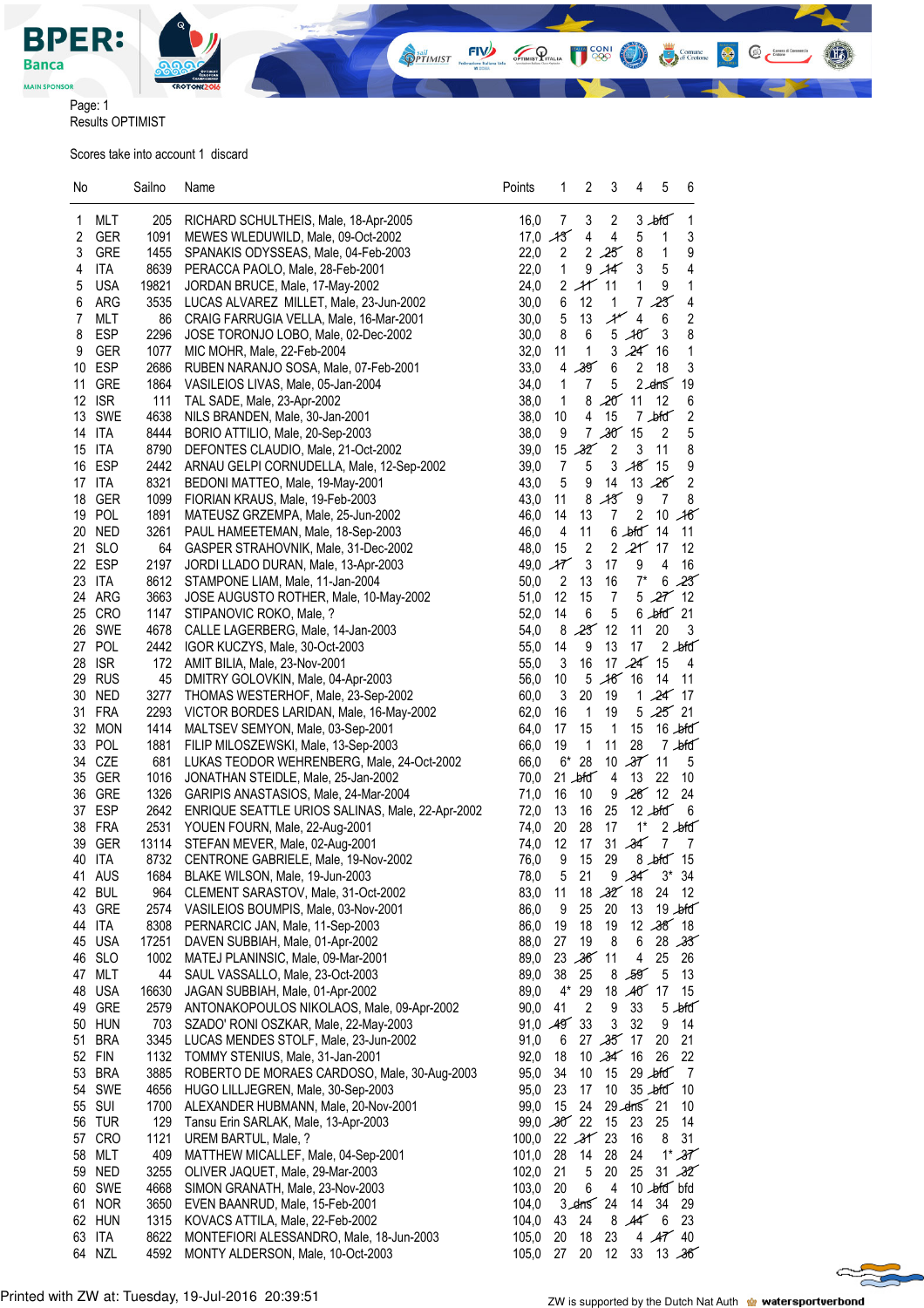

Page: 2 Results OPTIMIST

Scores take into account 1 discard

| No                 | Sailno       | Name                                                                       | Points                                  | 1  | 2                          | 3                  | 4              | 5                     | 6                          |
|--------------------|--------------|----------------------------------------------------------------------------|-----------------------------------------|----|----------------------------|--------------------|----------------|-----------------------|----------------------------|
|                    |              |                                                                            |                                         |    |                            |                    |                |                       |                            |
| 65 TUR             | 7778         | Umut KARTAL, Male, 22-Apr-2003                                             | 111,0                                   | 12 | 23                         | 49                 | 17             |                       | $10 - b$ fd                |
| 66 CRO             | 1079         | MAVAR MARIJAN, Male, 09-Feb-2001                                           | 111,0                                   | 26 | 22                         | 31                 | 14             |                       | 18.37                      |
| 67 SUI<br>68 FRA   | 1714         | MAXIM DNEPROV, Male, 05-Mar-2003                                           | 112,0                                   | 36 | $\overline{4}$<br>16,38,35 | 10                 | 30<br>11       | 32                    | $32$ $\cancel{\text{bfd}}$ |
| 69 SLO             | 2602<br>611  | TOM FOUCHER, Male, 27-May-2001                                             | 113,0<br>113,0                          | 24 |                            | 31,37,19           |                | 20                    | 19<br>19                   |
|                    |              | KLEMEN PETROVIC, Male, 02-Oct-2001                                         |                                         | 22 | 29                         |                    | 27.30          | $9\,$                 | 27                         |
| 70 POL             | 1745         | MARCEL MISIASZEK, Male, 27-Apr-2001                                        | 114,0                                   |    |                            | 33                 |                |                       |                            |
| 71 DEN<br>72 IRL   | 8007         | OSCAR SJELLE, Male, 27-May-2001                                            | 115,0<br>$115,0$ $-35$                  | 39 | 14<br>12                   | 24                 | 27             | $20$ bid<br>17        | 9<br>35                    |
| 73 SUI             | 1570<br>1777 | MICHAEL CROSBIE, Male, 05-Feb-2004<br>SIMEO VOLLMER, Male, 23-Jul-2003     | 115,0                                   | 40 | 16                         | 13                 |                | $28$ $\text{AT}$      | 18                         |
| 74 MON             | 1409         | VICIANA LOGAN, Male, 04-Mar-2002                                           | 120,0                                   | 27 | 12                         | 16                 |                | 30,39                 | 35                         |
| 75 GBR             | 6410         | WILLIAM HEATHCOTE, Male, 03-Dec-2002                                       | 121,0                                   | 8  | 11                         | 27                 |                | 32,52,43              |                            |
| 76 FRA             | 2571         | GAEL SIMON, Male, 25-Feb-2003                                              | 122,0                                   | 18 | 3                          |                    |                | 12 bfd 26 bfd         |                            |
| 77 RUS             | 5085         | GRIGORII KOVAL, Male, 29-Jul-2003                                          | 122,0                                   | 33 | 26                         | 22                 | 26             |                       | $15 - dfd$                 |
| 78 POL             | 1799         | KAMIL MANOWIECKI, Male, 04-Feb-2002                                        | 123,0                                   | 10 | 32                         | 42                 |                | $9*43'11$             |                            |
| 79 FIN             | 1074         | OLLI PATRAKKA, Male, 14-Nov-2002                                           | 125,0                                   |    | 42 46 26                   |                    | 31             | 8                     | 18                         |
| 80 NOR             | 3890         | NICOLAI JACOBSEN, Male, 24-Jun-2002                                        | $129,0$ $50^{\circ}$ 30                 |    |                            | 33                 | 19             | 13                    | 34                         |
| 81 IRL             | 1568         | CONNOR GORMAN, Male, 16-Oct-2003                                           | 130,0                                   |    | 30 58 21                   |                    | 45             | 14                    | 20                         |
| 82 FRA             | 2351         | TOM RODET, Male, 25-Oct-2002                                               | 130,0                                   | 25 | - 22                       | 36                 | 19             |                       | 28,38                      |
| 83 GBR             | 6235         | OLIVER DOWSON MCGILL, Male, 13-Mar-2001                                    | 131,0 $5f$ 27                           |    |                            | 43                 | 35             | 10                    | 16                         |
| 84 HUN             | 230          | PAPP PETER, Male, 25-Oct-2002                                              | 131,0 40 25                             |    |                            | 38                 | 21             | 30                    | 17                         |
| 85 ISR             | 136          | TOMER SASSON, Male, 12-Mar-2004                                            | 132,0                                   | 35 | 19                         |                    | 37,42          | 12                    | 29                         |
| 86 DEN             | 8547         | MADS JOHANNES PODER WITZKE, Male, 09-Sep-2002                              | 133,0                                   |    | $21 - 51$ 50               |                    | 27             | 8                     | 27                         |
| 87 SIN             | 4577         | FANG DYLAN, Male, 27-Jul-2004                                              | 134,0                                   | 46 |                            | 26 55 46           |                | 11                    | 5                          |
| 88 TUR             | 148          | Tarhan Murat YOGYUTDZHYU, Male, 08-Aug-2002                                | 139,0                                   | 24 | 23                         | 14                 |                | $32$ $\blacktriangle$ | 46                         |
| 89 JPN             | 2948         | MARTON HOSHIKAZU SASAKI, Male, 16-Nov-2001                                 | 140,0                                   | 22 |                            | 33 AT 20           |                | 41                    | 24                         |
| 90 NZL             | 4319         | JOSHUA GILMORE, Male, 25-Oct-2002                                          | 140,0                                   |    | $30$ $\text{eff}$ 21       |                    | 22             | 29                    | 38                         |
| <b>SLO</b><br>91   | 981          | JAKA ROMIH, Male, 24-Apr-2003                                              | 141,0 $\text{cm}$ 37                    |    |                            | 40                 | 6              | 19                    | 39                         |
| 92 POR             | 2664         | ALEX BATISTA, Male, 30-Mar-2002                                            | 141,0 $A3^2$ 29                         |    |                            | 39                 | 26             | 13                    | 34                         |
| 93 SWE             | 4633         | HUGO WIGH, Male, 26-Apr-2001                                               | 142,0                                   | 18 | 33                         | $\overline{7}$     |                | 21 bild bild          |                            |
| 94 BRA             | 3392         | GUIDO VISCONTI HIRTH, Male, 18-Dec-2002                                    | 143,0                                   | 29 | 19                         |                    | 29,50,31       |                       | 35                         |
| 95 AUT             | 1188         | EGGER ROMAN, Male, 05-Mar-2003                                             | 146,0 48 31                             |    |                            | 44                 | 37             | 3                     | 31                         |
| 96 AUT             | 1053         | KROEMER FLORIAN, Male, 23-Jul-2004                                         | 146,0 $52^{\circ}$ 37                   |    |                            | 32                 | 41             | 4                     | 32                         |
| 97 TUR             | 1907         | Kerem Sabri ERKMEN, Male, 12-Aug-2003                                      | 147,0                                   | 36 | 36                         | 36                 |                | 33 A2                 | 6                          |
| 98 ISR             | 122          | GIL SAHAR, Male, 09-Feb-2002                                               | 147,0                                   |    | 13 $\text{left}$ 48        |                    | 31             | 40                    | 15                         |
| 99 POR             | 2627         | MANUEL BRAGA FORTUNATO, Male, 21-Jan-2001                                  | 148,0                                   | 33 |                            | 44 49              | 12             | 23                    | 36                         |
| 100 DEN            | 8542         | ANDERS VESTERHOLM-LAVESEN, Male, 10-Oct-2003                               | 149,0                                   |    | $26$ $A\mathbf{7}$ 22      |                    | 36             | 34                    | 31                         |
| 101 AUS            | 1625         | AXEL FLEET, Male, 30-Aug-2003                                              | 150,0                                   | 17 | 36                         | 30                 |                | 22,57                 | 45                         |
| 102 NZL            | 4603         | ELLIOT BACON, Male, 18-Mar-2003                                            | 150,0                                   |    | 37 45 35                   |                    | 22             | 33                    | 23                         |
| 103 BUL            | 243          | MARTIN GEROV, Male, 15-May-2003                                            | 152,0 $Ar^2$ 35                         |    |                            | 26                 | 47             | $\overline{4}$        | 40                         |
| 104 SIN            | 133          | KOH RON, Male, 25-Nov-2003                                                 | 152,0                                   |    | 7.497.46                   |                    | 23             | 48                    | 28                         |
| 105 SIN            | 112          | HUNG SAMUEL, Male, 27-Jun-2003                                             | 153,0                                   |    | 49 40 23 54 34             |                    |                |                       | $\overline{7}$             |
| 106 SUI            | 1711         | JONAS DOMEISEN, Male, 04-Apr-2001                                          | 153,0                                   | 28 | 17                         | 31                 |                | 14 bfd bfd            |                            |
| 107 BUL            | 608          | NINO TOMOV, Male, 20-Apr-2004                                              | 155,0                                   | 29 | 35                         | 40                 |                | 26 48 25              |                            |
| 108 IRL            | 1569         | MOSS SIMINGTON, Male, 22-Jan-2004                                          | 156,0                                   |    | 23,43,39                   |                    | 15             | 37                    | 42                         |
| 109 SUI            | 1747         | LUCA SCHAFER, Male, 21-Mar-2002                                            | 156,0 45 24                             |    |                            | 43                 | 41             | 21                    | 27                         |
| 110 NED            | 3227         | BAS KOOIJMAN BEUK, Male, 21-Nov-2002                                       | $156,0$ $\mathcal{A}9^{\prime\prime}21$ |    |                            | 28                 | 29             | 36                    | 42                         |
| <b>111 SIN</b>     | 4580         | TAN MARVIN, Male, 12-Jul-2004                                              | 157,0 $\text{cm}$ 20                    |    |                            | 33                 | 48             | 43                    | 13                         |
| <b>112 BUL</b>     | 240          | DANIEL YORDANOV, Male, 26-Jan-2003                                         | 157,0                                   | 31 | 41<br>34 49 44             | 21                 | $49^{\circ}23$ |                       | 41                         |
| 113 POR            | 2672         | MARTIM G.B. MASTBAUM, Male, 16-Apr-2002<br>MATEJ JUREKA, Male, 11-Apr-2001 | 159,0                                   | 33 |                            | 43 $45^{\circ}$ 25 | 8              | 30                    | 43                         |
| 114 CZE<br>115 CRO | 765<br>1080  | SKOCIBUŠIC MATEJ, Male, 04-Jan-2005                                        | 161,0<br>161,0                          | 52 | 41                         | 28                 |                | 18<br>$20$ bfd $20$   | 42                         |
| <b>116 MON</b>     | 1418         | TORTELLA ANDREA, Male, 30-Mar-2003                                         | 162,0                                   | 37 | 44                         | 30                 |                | $27 - b$ fd $24$      |                            |
| 117 DEN            | 8552         | KASPER PHILIP, Male, 13-Nov-2002                                           | 164,0                                   | 26 | $\overline{7}$             | 32                 |                | 36 bfd bfd            |                            |
| 118 FIN            | 1028         | NUUTTI LAINE, Male, 08-Nov-2002                                            | 164,0                                   | 37 | 43                         | 26                 | 29             |                       | $29 - b$ fd                |
| 119 EST            | 235          | HENDRIK HOLTSMANN, Male, 21-Mar-2002                                       | 165,0                                   |    | 38,55                      | 36                 | 40             |                       | 29 22                      |
| 120 USA            | 20123        | HAYDEN EARL, Male, 18-Oct-2002                                             | 166,0                                   | 32 | 27                         | $\,6\,$            |                | 38 bfd bfd            |                            |
| <b>121 HUN</b>     | 918          | NAGY BENDEGUZ, Male, 30-Mar-2004                                           | 168,0                                   | 45 | 30                         | 18                 | 53             |                       | $22 - b$ fd                |
| 122 GBR            | 6373         | WILLIAM PANK, Male, 24-Mar-2003                                            | 169,0                                   | 31 |                            | 42,56,44           |                | 38                    | 14                         |
| 123 AUT            | 1205         | HOEGER YANNIK, Male, 10-Aug-2003                                           | 170,0                                   | 43 | 38                         | 25                 |                | 39 46                 | 25                         |
| 124 NZL            | 4558         | JOSHUA HYDE, Male, 10-Feb-2004                                             | 171,0 $54^{2}$ 48                       |    |                            | 27                 | 37             | 19                    | 40                         |
| 125 BEL            | 1103         | ZWAENEPOEL PIETER, Male, 26-May-2002                                       | 173,0                                   | 32 | 32                         |                    | 38 45 35       |                       | 36                         |
| <b>126 UKR</b>     | 1010         | MADONICI OSCAR, Male, 19-Aug-2003                                          | 174,0                                   | 38 |                            | 42 $54^{2}$ 42     |                | 35                    | 17                         |
| 127 IRL            | 1566         | HUGH TURVEY, Male, 27-Jul-2003                                             | 174,0                                   |    | 47 $55'$ 46                |                    | 34             | 21                    | 26                         |
| 128 GBR            | 6240         | DREW WRIGHT, Male, 26-Oct-2001                                             | 177,0                                   |    | 24,57,41                   |                    | 10             | 47                    | 55                         |
|                    |              |                                                                            |                                         |    |                            |                    |                |                       |                            |

**OPTIMIST** 

 $FIV$ 

OPTIMIST PITALIA

**CONI** 

 $@<sup>em</sup>$ 

 $\bullet$ 

Comune<br>
di Crotone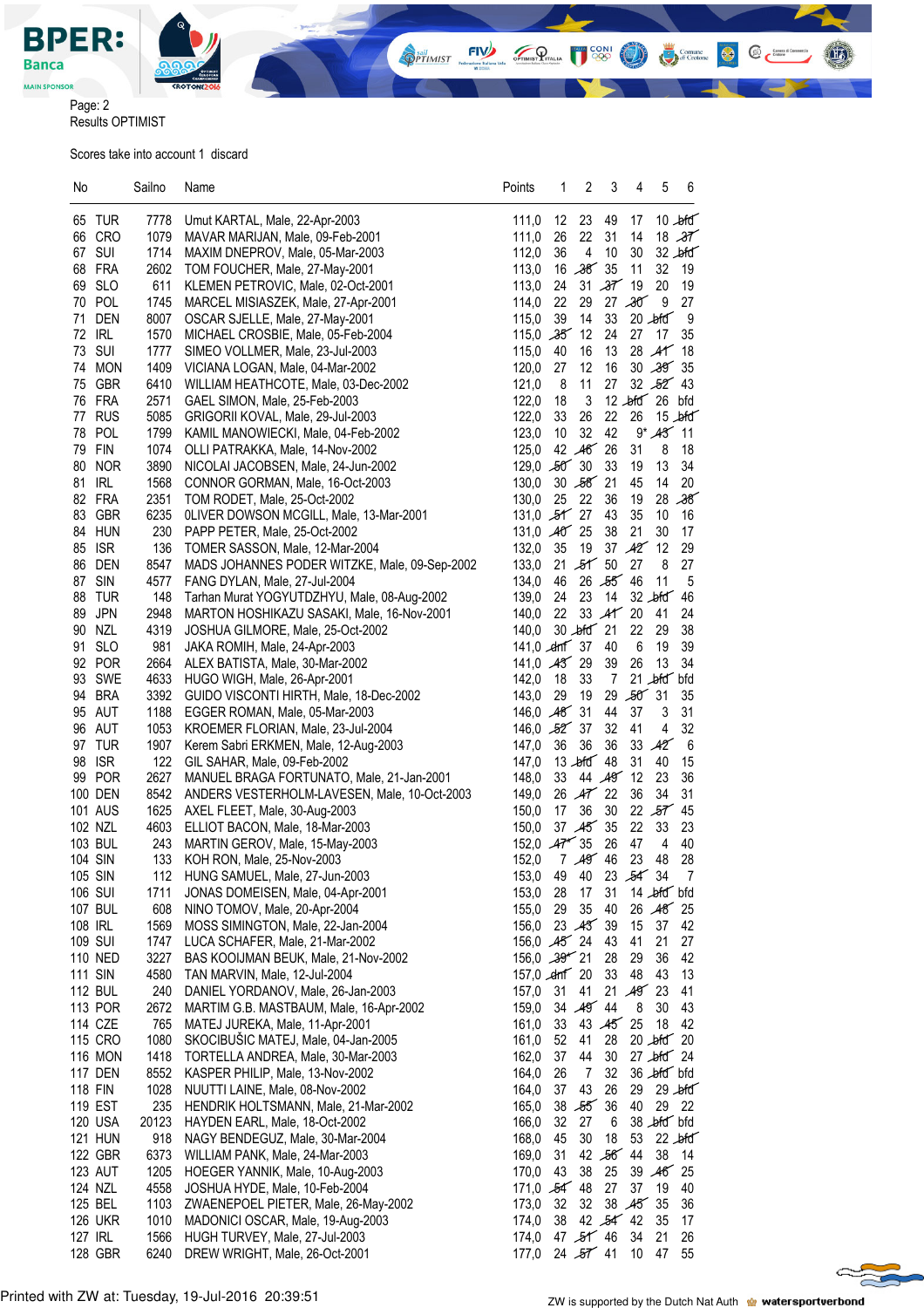

Page: 3

Results OPTIMIST

Scores take into account 1 discard

| No                                | Sailno | Name                                           | Points                 | 2<br>1         | 3<br>4                               | 5                      | 6           |
|-----------------------------------|--------|------------------------------------------------|------------------------|----------------|--------------------------------------|------------------------|-------------|
| 129 CYP                           | 747    | JULISZ HEBEL, Male, 02-Dec-2003                | 177,0                  | 44             | 34,52,31                             | 27 41                  |             |
| 130 JPN                           | 3211   | KAITO IKEDA, Male, 16-Apr-2003                 | 178,0                  | 8<br>58        | 34<br>42                             |                        | $36$ bid    |
| 131 ISR                           | 196    | GILAD CAIN, Male, 05-Dec-2002                  | 178,0                  | 34<br>34       | $37$ $A7$ 45                         |                        | 28          |
| 132 JPN                           | 3294   | RYOTARO SUZUKI, Male, 31-Dec-2002              | 180.0                  | 25<br>47       | 42                                   | $23$ bid 43            |             |
| 133 NOR                           | 3880   | JOHN OIVIND GARVIK, Male, 23-Aug-2002          | 182,0                  | 46<br>29       | 40                                   | $25$ 42 $57$           |             |
| 134 POR                           | 2567   | PEDRO COELHO, Male, 17-Jan-2001                | 183,0                  | 14<br>40       | 46                                   | 36 bfd 47              |             |
| 135 BEL                           | 1177   | PINTELON MATISSE, Male, 16-Aug-2001            | 183,0                  | 25<br>46       | 34                                   | 39 53 39               |             |
| 136 POR                           | 2646   | VASCO D.B. SOARES, Male, 20-Oct-2004           | 186,0                  | 28<br>47       | 43                                   | $40$ bid $28$          |             |
| <b>137 URU</b>                    | 404    | JOAQUIN RADOVITZKY, Male, 09-Jun-2003          | 190,0                  | 44<br>28       | 42                                   | 43 33 46               |             |
| 138 FIN                           | 934    | JOONA PASANEN, Male, 11-Feb-2002               | 191,0                  | 45<br>49       | 50                                   | $55$ 27                | 20          |
| 139 MLT                           | 63     | PATRICE PACE, Male, 11-Aug-2003                | 192,0                  | 48<br>34       | 44                                   | 44 50 22               |             |
| <b>140 AUS</b>                    | 1708   | BEN HINKS, Male, 22-Jun-2004                   | 193,0                  | 30<br>48       | 38                                   | $54^{44}$              | 33          |
| <b>141 AUT</b>                    | 518    | POTUCEK LEO, Male, 04-Mar-2004                 | 194,0                  | 42<br>47       | 18                                   | 46 54 41               |             |
| <b>142 AUT</b>                    | 1255   | KROPFITSCH PAUL, Male, 02-Dec-2004             | 195,0                  | 44<br>40       | 48                                   | $38$ $\frac{1}{10}$ 25 |             |
| 143 NED                           | 3145   | ZEGER DEN BOESTERT, Male, 29-Mar-2001          | 196,0                  | 36<br>37       | 45                                   | 38 40 bfd              |             |
| 144 JPN                           | 3271   | TERUAKI SHIMAKURA, Male, 05-Mar-2004           | 197,0                  | 42<br>50       | 22,53,39                             |                        | 44          |
| 145 FIN                           | 1024   | AKU KOIVISTOINEN, Male, 17-Feb-2003            | 198,0                  | 21<br>46       | 50,525,51                            |                        | 30          |
| <b>146 RUS</b>                    | 127    | RODION BROVIN, Male, 11-Jun-2003               | 201,0                  | 19             | $52$ drns 18                         | bfd                    | 49          |
| 147 BEL                           | 1174   | HUTCHINGS LUCA, Male, 18-Dec-2001              | $201,0$ $55$ 52        |                | 39<br>51                             | 22                     | 37          |
| 148 BLR                           | 73     | IGNATIY MIKHALETS, Male, 27-Mar-2004           | 203,0                  | 53<br>40       | $52,56$ 28                           |                        | 30          |
| 149 BRA                           | 345    | GUILHERME SCHEFFER DURIEUX, Male, 10-Feb-2001  | 208,0                  | 39<br>46       | 47 49 44                             |                        | 32          |
| <b>150 RUS</b>                    | 37     | PETR GORKUNOV, Male, 15-May-2002               | 209,0                  | 39 dms 57      | 35                                   | 30                     | 48          |
| 151 CYP                           | 2222   | ANTREAS CHRISTODOULIDIS, Male, 20-May-2003     | 215,0                  | 31<br>53       | 52                                   | $46$ bid               | 33          |
| <b>152 HKG</b>                    | 217    | FERGUSON JAMES ALEXANDER, Male, 14-Oct-2001    | $215,0$ $54$ 41        |                | 49<br>50                             | 31                     | 44          |
| 153 SVK                           | 17     | ALES ZDENEK MALINA, Male, 09-Jul-2002          | 218,0 53 51            |                | $56$ drns $45$                       |                        | 13          |
| <b>154 RUS</b>                    | 170    | ANDREY ARKHIPOV, Male, 06-Feb-2002             | 219,0                  | $51$ drns $41$ | 48                                   | 53                     | 26          |
| <b>155 UKR</b>                    | 129    | ZHUKOV OLEKSANDER, Male, 04-Dec-2002           | 220,0                  | 52,59,47       | 51                                   | 32                     | 38          |
| <b>156 ARG</b>                    | 3521   | TOMAS ATCHABAHIAN PALAU, Male, 19-Mar-2004     | $223,0$ $-54$ 39       |                | 24<br>52                             | bfd                    | 45          |
| 157 CZE                           | 795    | FRANTISEK VITAK, Male, 30-Nov-2002             | 232,0 cm 54            |                | 58<br>53                             | 16                     | 51          |
| <b>158 URU</b>                    | 439    | STEFANO CAIAFA, Male, 25-Jun-2003              | 232,0<br>-41           | 35             | 53<br>57                             |                        | $46$ bid    |
| <b>159 BUL</b>                    | 7171   | RADOSLAV GVRAILOV, Male, 19-Sep-2002           | 233,0                  | 32* 38         | 43<br>47                             |                        | $49$ bid    |
| <b>160 HUN</b>                    | 1332   | SZALAI SUTA, Male, 04-Aug-2002                 | 235,0                  | 35<br>45       | 45                                   | 47 bfd bfd             |             |
| 161 CAN                           | 1568   | WILLIAM STAPLES, Male, 20-Jan-2004             | 235.0                  | 45             | 48 59 41                             | 55                     | 46          |
| 162 IRL                           | 1571   | HARRY TWOMEY, Male, 05-Oct-2003                | 238,0                  | $56$ drns $51$ | 49                                   | 52                     | 30          |
| 163 MEX                           | 865    | PAOLO ALONSO ALEXANDER, Male, 16-Jul-2001      | 240,0 drns 26          |                | 53<br>57                             | 54                     | 50          |
| 164 BLR                           | 200    | IVAN MSHENSKI, Male, 05-Jun-2003               | 241,0 42 56 51         |                | 45                                   | 56                     | 47          |
| <b>165 UKR</b>                    | 32     | FILININYUR IMOR, Male, 31-Dec-2002             | $245,0$ drns 53        |                | 48<br>60                             | 37                     | 47          |
| 166 BER                           | 1010   | SEBASTIAN KEMPE, Male, 03-May-2005             | $246,0$ $58$ 56        |                | 53<br>57                             | 51                     | 29          |
| <b>167 CAN</b>                    | 1572   | NICOLAS BOUCHER, Male, 03-Sep-2003             | 247,0 60 57            |                | 60<br>58                             | 24                     | 48          |
| <b>168 NOR</b>                    | 3820   | MARIUS WESTERVIK, Male, 10-Mar-2001            | 249,0 44               | 49             | 54                                   | 39 bfd bfd             |             |
| <b>169 UKR</b>                    |        | 121 YURII GUMENKO, Male, 25-May-2003           | 253,0 41               | 54             | 55                                   | 50,565,53              |             |
| 170 CYP                           | 1109   | SOTIRIS MILTIADOUS, Male, 06-Jul-2004          | 255,0 55 55            |                | - 51                                 | 55 bfd 39              |             |
| 171 CYP                           | 388    | CHARIS NIKOLAOU, Male, 02-Sep-2004             | 257,0 57               | 50             | 62<br>55                             | $33$ $\cancel{\mu}$ fd |             |
| 172 MEX                           | 1008   | ALEXANDRO RIQUELME BECKMANN, Male, 14-May-2004 | 258,0                  | 57<br>50       | 60<br>56                             |                        | $35 - b$ fd |
| 173 CYP                           | 355    | PANAGIOTIS CHATZIANASTASIOU, Male, 21-May-2002 | 258,0                  | 54             | $50$ drns $52$                       | 57                     | 45          |
| <b>174 CAN</b>                    | 1569   | THOMAS STAPLES, Male, 20-Jan-2004              | 259,0<br>55            |                | $48$ $57$ 55                         | 49                     | 52          |
| 175 CZE                           | 810    | JIRI HIMMEL, Male, 31-Dec-2003                 | 261,0                  | 50<br>53       | 55<br>48                             |                        | $55$ bid    |
| 176 AZE                           | 103    | FARID MAMMADZADA, Male, 04-Sep-2002            | $262,0$ $,61$ 56       |                | 61<br>59                             | 36                     | 50          |
| 177 BER                           | 1205   | MAGNUS RINGSTED, Male, 16-Aug-2005             | $266,0$ $55$           |                | 58<br>54                             | 50                     | 49          |
| <b>178 CAN</b>                    | 1570   | ALAIN JUSTIN BOUCHER, Male, 16-Mar-2002        | $267,0$ 56 $56$ 56     |                | 43                                   | 58                     | 54          |
| 179 HKG                           | 1003   | CHU KWAI CHUNG, Male, 15-Oct-2001              | 267,0 53               | 52             | 58,6160                              |                        | 44          |
| <b>180 HKG</b>                    | 305    | YIP PEI TSUN, Male, 06-Nov-2002                | 56<br>287,0            | 58             | 54                                   | 56 bfd bfd             |             |
| 181 AZE                           | 101    | ISMAYIL KERIMOV, Male, 05-Mar-2004             | 295,0                  | 59 54          | $61$ drns $58$ bfd                   |                        |             |
| 182 AZE                           | 102    | MURAD ALLAHVERDI, Male, 30-Jul-2004            | $295,0$ $\sim$ drif 57 |                | 59<br>57                             | 59 bfd                 |             |
| 183 AZE                           | 105    | MURAD ISMAYILOV, Male, 06-Dec-2006             | $298,0$ drns 62        |                | 59 dns bfd                           |                        | 51          |
| <b>184 SVK</b>                    | 986    | JAKUB ORSULA, Male, 07-Apr-2002                |                        |                | 298,0 drns 61 58 dns                 | 60                     | 56          |
| <b>185 SVK</b>                    | 500    | DOMINIC VYORAL, Male, 23-Dec-2003              |                        |                | 302,0 57 60 drns dns                 | 59 bfd*                |             |
| Scoring penalties are as follows: |        |                                                |                        |                |                                      |                        |             |
| <b>MLT</b>                        | 86     | CRAIG FARRUGIA VELLA, Male, 16-Mar-2001        | race 3                 |                | 1, 1 -- > 20 points, dpi*            |                        |             |
| ITA                               | 8612   | STAMPONE LIAM, Male, 11-Jan-2004               | race 4                 |                | 7, 7 -- > 13 points, dpi*            |                        |             |
| CZE                               | 681    | LUKAS TEODOR WEHRENBERG, Male, 24-Oct-2002     | race 1                 |                | 6, 6 -- > 12 points, dpi*            |                        |             |
| FRA                               |        | 2531 YOUEN FOURN, Male, 22-Aug-2001            | race 4                 |                | 1, 1 -- > 7 points, dpi <sup>*</sup> |                        |             |
| <b>AUS</b>                        | 1684   | BLAKE WILSON, Male, 19-Jun-2003                | race 5                 |                | 3, $3 \rightarrow 9$ points, dpi*    |                        |             |

**OPTIMIST** 

 $FIV$ 

OPTIMIST PITALIA

**CONI** 

 $@<sup>em</sup>$ 

 $\bullet$ 

Comune<br>
di Crotone